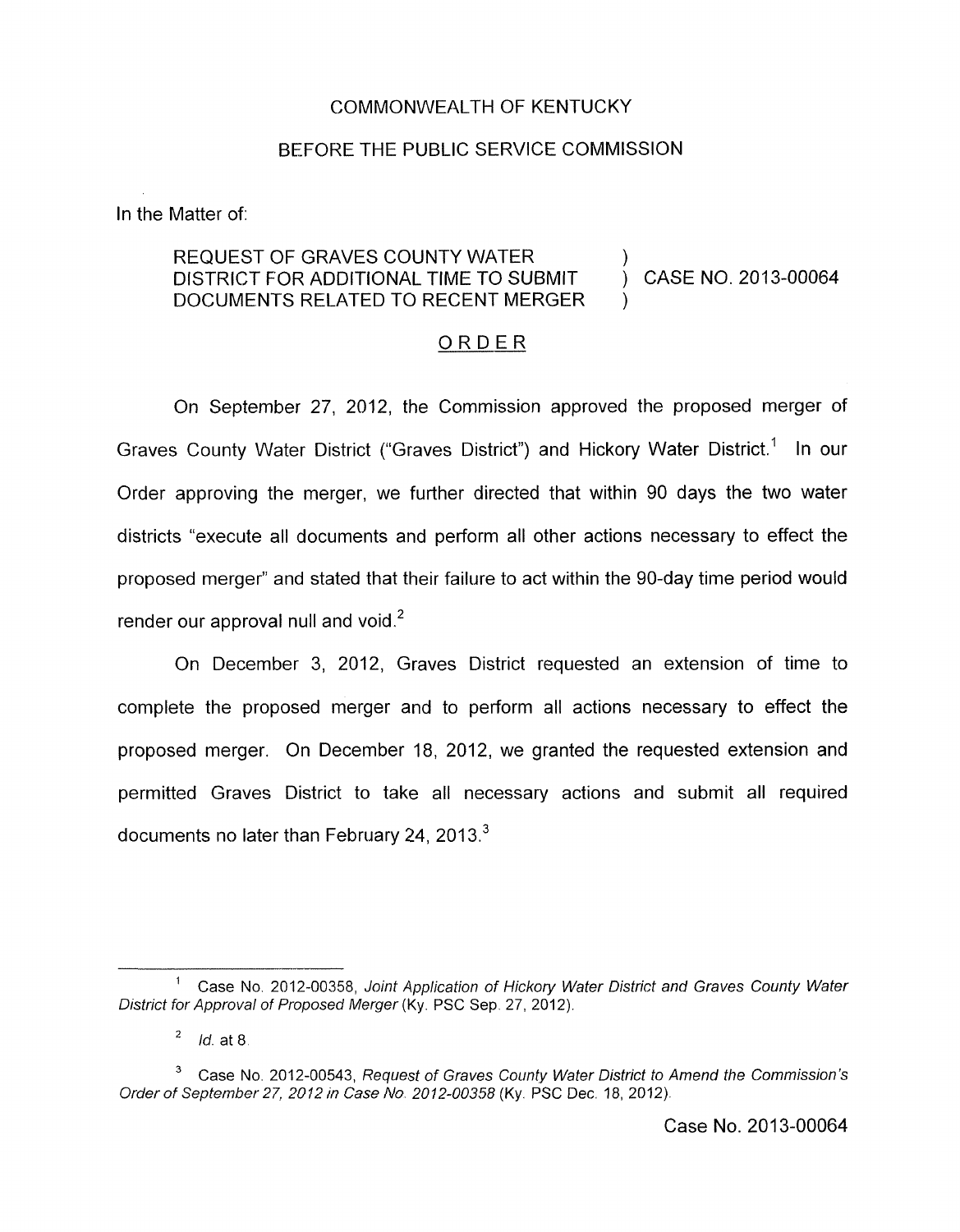On February 15, 2013, Graves District requested an additional extension of time until March 31, 2013 to file with the Commission the final documents regarding the merger.<sup>4</sup>

Finding that one final extension should be granted to permit Graves District to submit all required documents, the Commission HEREBY ORDERS that:

1. Graves District's request to amend the Commission's Orders of September27, 2012 in Case No. 2012-00358 and December 18, 2012 in Case No. 2012-00543 is granted.

2. Graves District and Hickory Water District shall execute all documents and perform all other actions necessary to effect the proposed merger no later than March 31 , 2013. Their failure to act within this time period shall render the Commission's approval of the proposed merger null and void.

3. All other provisions of the Order of September 27, 2012 in Case No. 2012- 00358 and December 18, 2012 in Case No. 2012-00543 remain in effect.

> **ENTERED** Â **MAR 05 2013** KENTUCKY PUBL

SERVICE COM M IS *S* I *0* <sup>N</sup>

By the Commission

**ATTE** Exet ector *I* 

Letter from Johnny Dowdy, Chairman, Graves County Water District, to Jeff Derouen, **4**  Executive Director, Public Service Commission (Feb 11, 2013) (filed Feb. 15, 2013)

Case No. 2013-00064